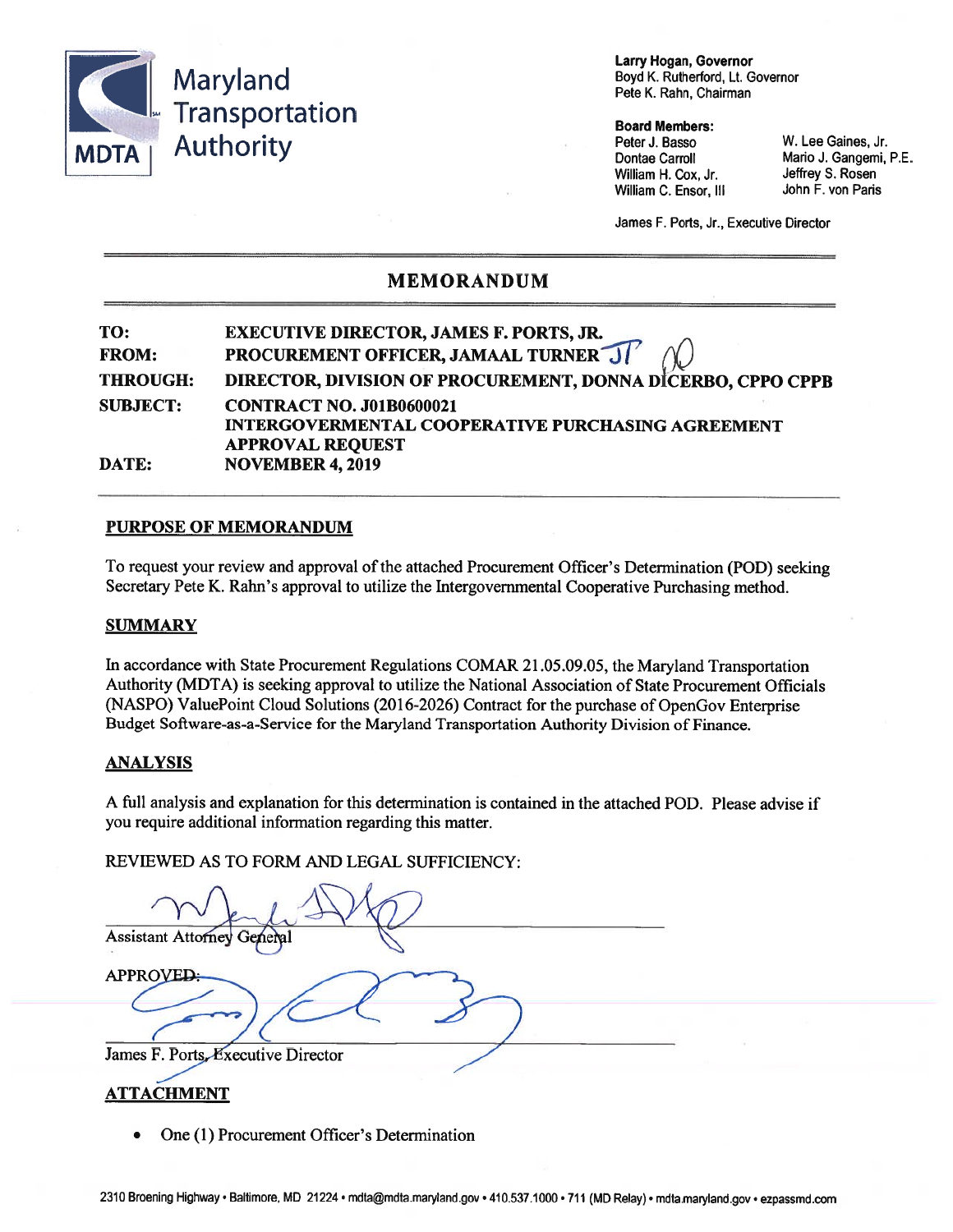## **MARYLAND TRANSPORTATION AUTHORITY DIVISION OF PROCUREMENT**

## Procurement Officer's Written Determination **COMAR 21.05.09**

| <b>Contract Number:</b> | J01B0600021                                                         |
|-------------------------|---------------------------------------------------------------------|
| <b>Contract Title:</b>  | <b>Enterprise Budget Software Solution</b>                          |
| Type of Contract:       | Information Technology (IT)                                         |
| Subject:                | Intergovernmental Cooperative Purchasing Agreement Approval Request |

In accordance with State Procurement Regulations COMAR 21.05.09.05, the Maryland Transportation Authority (MDTA) is seeking approval to utilize the National Association of State Procurement Officials (NASPO) ValuePoint Cloud Solutions (2016-2026) Contract. The MDTA is requesting to utilize this NASPO ValuePoint Contract for the provision of OpenGov Enterprise Budget Software as a Software as a Service (SaaS) Solution, to include all licenses necessary for the operation of the budget software, installation and maintenance, as well as system administrator and end-user training. If approved, this contract will have a term of five years and has an estimated value of \$750,000.00.

The MDTA's finances are accounted for as a proprietary type enterprise fund using the accrual basis of accounting, like a private business entity. The OpenGov Budget Software Solution will provide to the MDTA Division of Finance the ability to create an annual budget by line item for multiple divisions/programs for monitoring, analyzing, forecasting, and reporting budgetary spending across multiple years.

Currently the Department of Information Technology (DoIT) does not have a Master Contract vehicle for SaaS solutions. DoIT's Master Contract for software is for commercial off-the-shelf software only and does not allow for the purchase of software via a SaaS solution. The use of an Intergovernmental Cooperative Purchasing Agreement (ICPA) via NASPO ValuePoint for procuring this Enterprise Budget Software Solution is in the State's best interest as it will provide cost benefits to the State and promote administrative efficiencies and is not intended as a means to evade the purposes set forth under COMAR 21.01.01.03.

The NASPO Public Cloud Solutions Contract was procured via a Request for Proposals (RFP) with the intent to achieve more favorable pricing than is obtainable by a single entity because of the collective volume of potential purchases by numerous governmental entities. The NASPO RFP, led by the State of Utah with five (5) other states listed as participants, resulted in 58 proposals received for Cloud Solutions. During evaluation, six (6) proposals were eliminated due to failing to conform to the mandatory minimum requirements as outlined in the RFP and fourteen (14) were eliminated due to failing to meet the minimum technical scoring threshold. Leaving thirty-eight (38) offerors to be awarded Master Agreements.

Many of the major industry firms participated in this RFP and were awarded Master Agreements. Complex terms and conditions that are generally inherent in an IT contract of this type have already been negotiated, and the State can negotiate additional terms and conditions if required by State Regulations or unique to the MDTA project. Per the terms of the RFP, entities utilizing the Master Agreement have the option to request quotes from as many or as few Master Contractors as it determines to be in its best interest. The MDTA intends to issue its scope of work to all Master Contractors authorized to distribute OpenGov Enterprise Budget Software to maximize the opportunity to achieve a contract that is in the best interest of the State, both in price and technical aspects.

The MDTA Procurement Officer has reviewed the NASPO Master Contract and the contract terms permit other States and government entities to utilize it. Based on the evaluation criteria in the NASPO Master Contract RFP, only Offerors offering a minimum discount from its commercially published pricelist for Cloud Solutions qualified for contract award.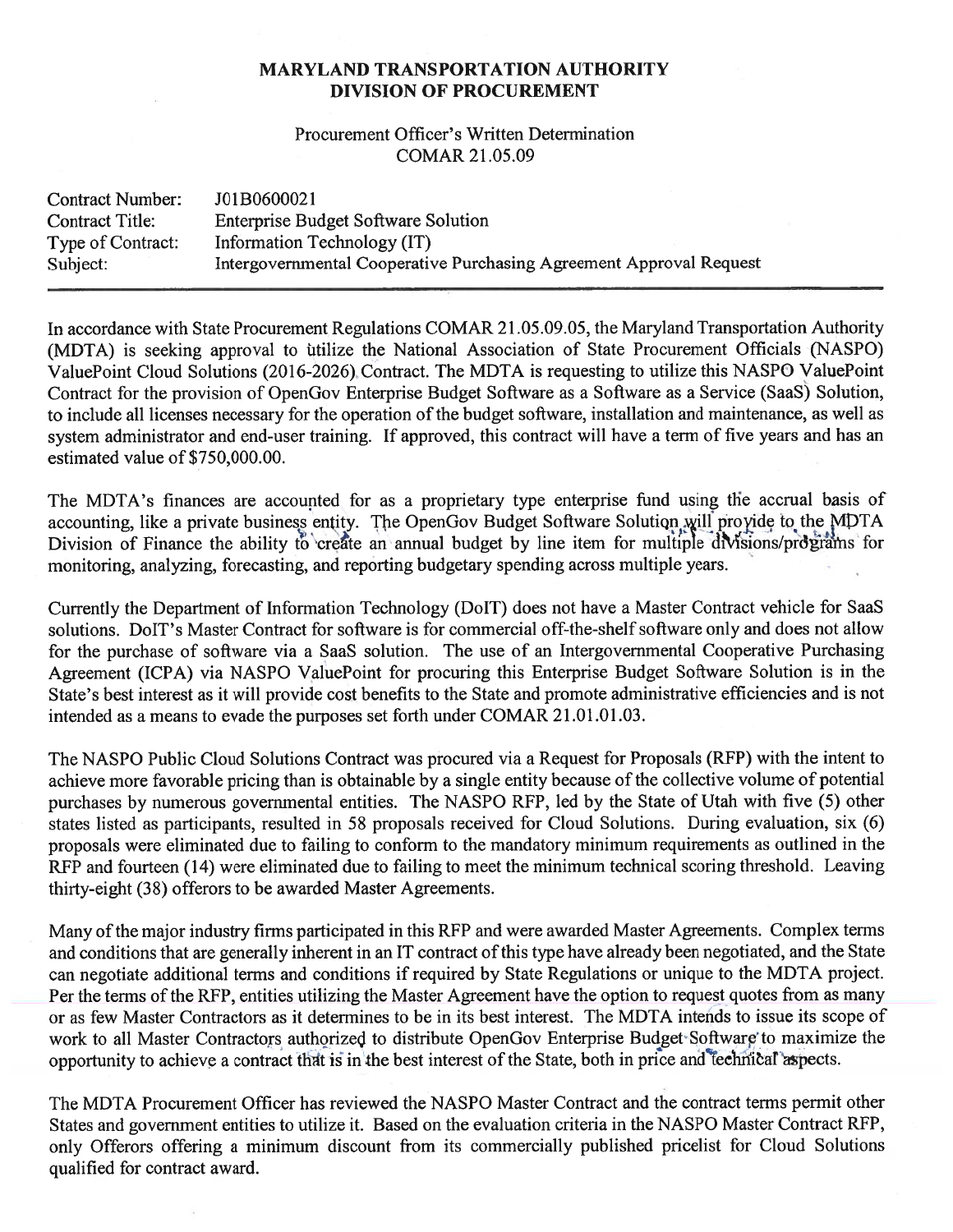JO 1 B060002 l Procurement Officer's Determination Page Two

The MDTA Procurement Officer has determined that utilizing the NASPO ValuePoint Contract for Cloud Solutions to purchase OpenGov Enterprise Budget Software as a Service will allow the MDTA the ability to acquire the required software and services at competitive prices and will reduce the time-period between purchase and delivery of the solution, reduce the administrative burden on the MDTA, and continue to promote Intergovernmental cooperation.

Determination by:

maal Turner Procurement Officer, Division of Procurement

Reviewed by:

Margaret Hajiantoni, CPPB Procurement Manager, Division of Procurement

Reviewed by:

Jeff Davis/ Deputy Director, Division of Procurement

Reviewed by:

Donna DiCerbo, CPPO, CPPB Director, Division of Procurement

Approval for processing under the authority of COMAR 21.05.09, Intergovernmental Cooperative Purchasing.

Office of the Secretary, MDOT

[\\_\\_\\_\\_\\_\\_\\_\\_\\_\\_\\_\\_\\_\\_\\_](https://na2.documents.adobe.com/verifier?tx=CBJCHBCAABAAOxveoCBgBdGi8mCj0BZhyhNunxsZeZ98)\_\_\_\_\_\_\_\_\_\_\_\_\_\_\_\_\_\_\_\_\_\_\_\_\_\_\_\_\_\_\_\_\_\_\_\_\_\_\_\_\_\_\_\_\_\_\_\_\_\_\_\_\_\_\_\_\_\_\_\_\_\_\_\_\_ Robert Gleason, CPPO Chief Procurement Officer, Office of State Procurement Date

Date

 $\frac{11}{2}$ 

Pete K. Rahn, Secretary Date  $1/-20-19$